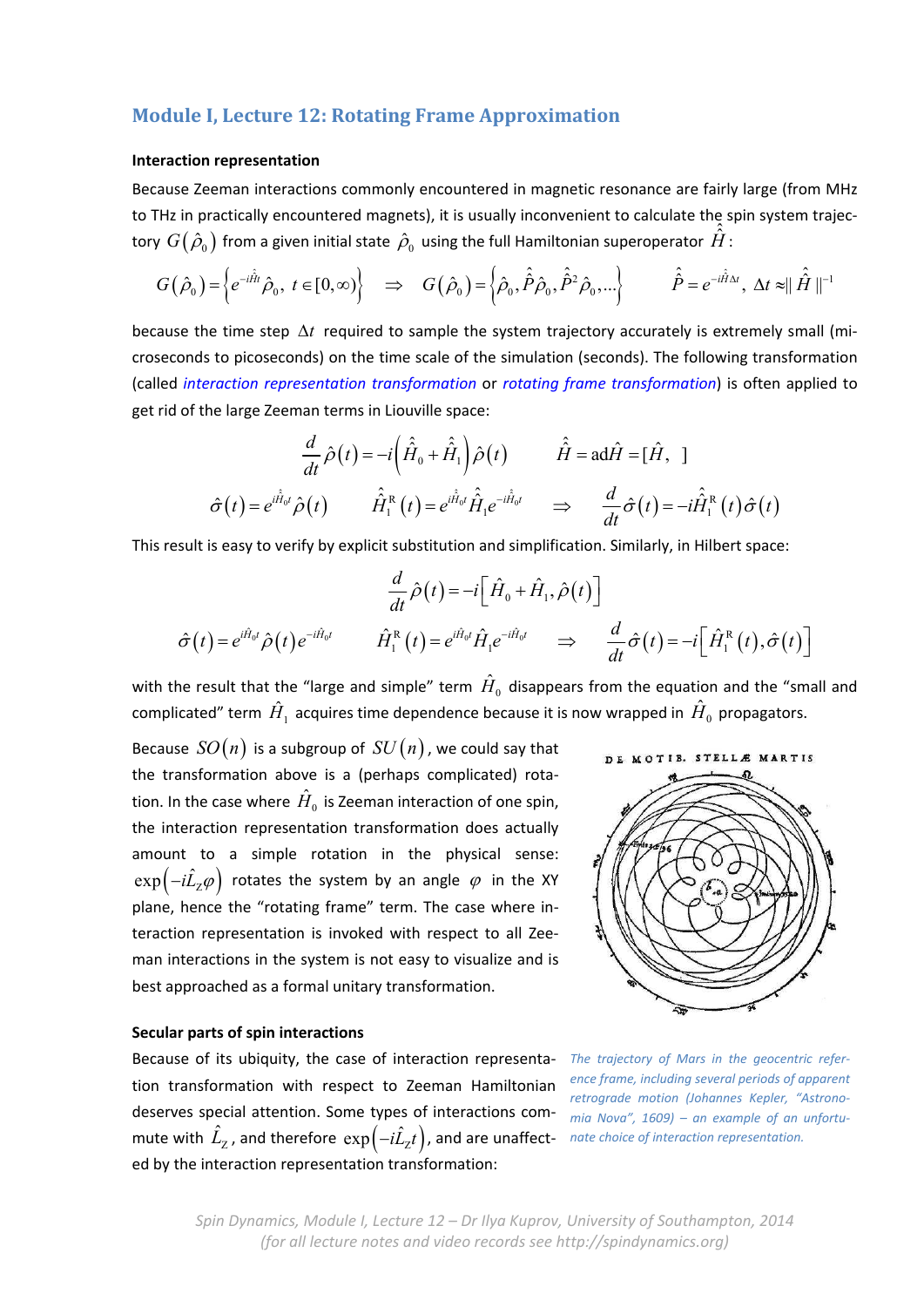$$
[\hat{L}_z, \hat{L}_z \hat{S}_z] = [\hat{S}_z, \hat{L}_z \hat{S}_z] = 0, \qquad [\hat{L}_z + \hat{S}_z, \hat{L}_x \hat{S}_x + \hat{L}_y \hat{S}_y + \hat{L}_z \hat{S}_z] = 0
$$

Note that the scalar coupling operator  $\hat L_\chi \hat S_\chi+\hat L_\chi \hat S_\chi+\hat L_z \hat S_Z$  does not commute with  $\hat L_z$  and  $\hat S_\chi$  individually. Irreducible spherical tensor basis is particularly convenient here – it is ordered with respect to this commutation property:

$$
[\hat{L}_z, \hat{T}_{lm}(L)] = \hat{\hat{L}}_z \hat{T}_{lm}(L) = m \hat{T}_{lm}(L), \quad [\hat{L}_z + \hat{S}_z, \hat{T}_{lm}(L, S)] = (\hat{\hat{L}}_z + \hat{\hat{S}}_z) \hat{T}_{lm}(L, S) = m \hat{T}_{lm}(L, S)
$$

This allows us to evaluate the rotating frame expressions:

$$
e^{i\omega \hat{L}_{\text{Z}}t} \hat{T}_{lm}(L) e^{-i\omega \hat{L}_{\text{Z}}t} = e^{i\omega \hat{\hat{L}}_{\text{Z}}t} \hat{T}_{lm}(L) = \\ = \sum_{n=0}^{\infty} \frac{(i\omega t)^n}{n!} \hat{\hat{L}}_2^n \hat{T}_{lm}(L) = \sum_{n=0}^{\infty} \frac{(im\omega t)^n}{n!} \hat{T}_{lm}(L) = e^{im\omega t} \hat{T}_{lm}(L)
$$

Similarly, for two‐spin irreducible spherical tensor operators:

$$
e^{i\omega(\hat{L}_z+\hat{S}_z)t}\hat{T}_{lm}(L,S)e^{-i\omega(\hat{L}_z+\hat{S}_z)t} = ... = e^{im\omega t}\hat{T}_{lm}(L,S)
$$

In other words, the irreducible spherical tensor operators are *eigenoperators* of the  $\hat{L}_z$  commutation superoperator – the consequence of the original spherical harmonics (see the lecture on the  $SO(3)$ group) being eigenfunctions of  $\hat{L}_z$ .

Consider now the rotating frame transformation of the irreducible spherical tensor expansion of a gen‐ eral Hamiltonian of a coupled two-spin system, in which both spins are of the same type (e.g. <sup>1</sup>H):

$$
\hat{H} = \left[\omega \hat{L}_z + \omega \hat{S}_z\right] + \left[\omega_1 \hat{L}_z + \omega_2 \hat{S}_z + 2\pi J \left(\hat{L}_x \hat{S}_x + \hat{L}_y \hat{S}_y + \hat{L}_z \hat{S}_z\right) + \sum_{m=-2}^{2} a_m \hat{T}_{2m} (L, S)\right]
$$

In a strong enough magnet, the Zeeman frequencies would have two components of very different magnitude – the carrier frequency  $\omega$ , which is the same for all protons (around 600 MHz in a 14.1 Tesla magnet), and the offset frequencies  $\omega_1$ ,  $\omega_2$  coming from the chemical shifts (of the order of kHz in the same magnet). Spin-spin couplings (both isotropic and anisotropic) in typical NMR systems are also in the Hz to kHz range. Based on this observation, we will split the Hamiltonian:

$$
\hat{H} = \hat{H}_0 + \hat{H}_1, \qquad \hat{H}_0 = \omega \hat{L}_z + \omega \hat{S}_z
$$

$$
\hat{H}_1 = \omega_1 \hat{L}_z + \omega_2 \hat{S}_z + 2\pi J(\hat{L} \cdot \hat{S}) + \sum_{m=-2}^{2} a_m \hat{T}_{2m} (L, S)
$$

so that the "big" part  $\hat{H}^{\,}_{0}$  contains the carrier Zeeman frequencies, the "small" part  $\hat{H}^{\,}_{1}$  has the offsets and the couplings. After the interaction representation transformation with respect to  $H_0$ , we have:

$$
\hat{H}_{1}^{R}(t) = e^{i\omega(\hat{L}_{z} + \hat{S}_{z})t} \left[ \omega_{1}\hat{L}_{z} + \omega_{2}\hat{S}_{z} + 2\pi J(\hat{\vec{L}} \cdot \hat{\vec{S}}) + \sum_{m=-2}^{2} a_{m}\hat{T}_{2m}(L, S) \right] e^{-i\omega(\hat{L}_{z} + \hat{S}_{z})t} =
$$
\n
$$
= \left[ \omega_{1}\hat{L}_{z} + \omega_{2}\hat{S}_{z} + 2\pi J(\hat{\vec{L}} \cdot \hat{\vec{S}}) + a_{0}\hat{T}_{2,0}(L, S) \right] + \sum_{m \neq 0} a_{m} e^{i\omega m t} \hat{T}_{2m}(L, S)
$$

There are two kinds of terms in the resulting rotating frame Hamiltonian – the time-independent terms in square brackets and the very rapidly oscillating (MHz to THz) terms under the sum. The *secular ap‐ proximation* (dating back to Johannes Kepler, no less) states that the effect of the rapidly oscillating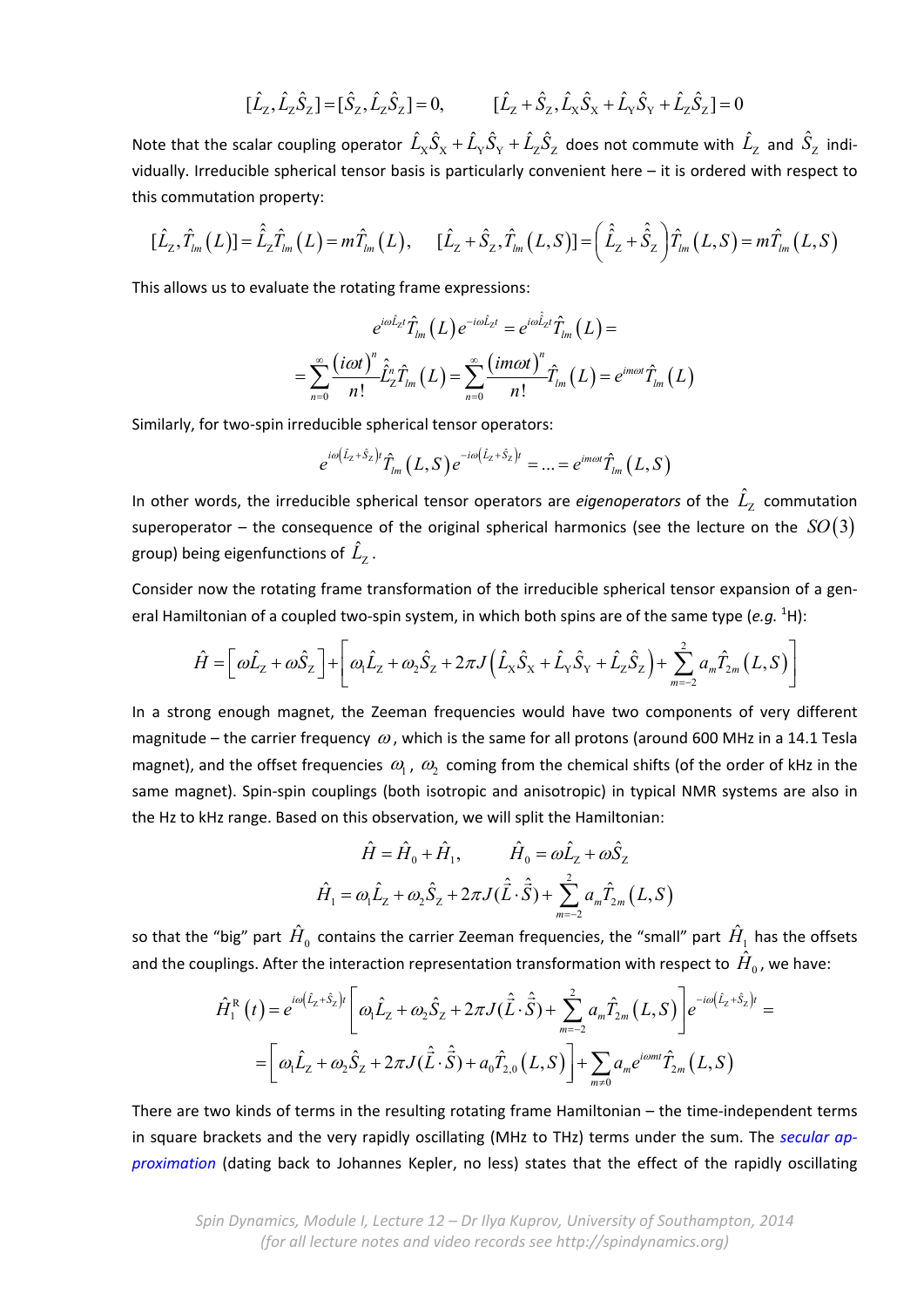terms may be ignored, because they average to zero on the time scale of the evolution under the time‐ independent terms (kHz). We will analyse this assumption in detail in due time, but for now we have:

$$
\hat{H}_{1}^{R} = \omega_{1}\hat{L}_{z} + \omega_{2}\hat{S}_{z} + 2\pi J(\hat{\vec{L}}\cdot\hat{\vec{S}}) + a_{0}\hat{T}_{2,0}(L, S)
$$

meaning that the very large terms formally vanish from the Hamiltonian and the time-domain simulation can be carried out in the rotating frame with a fairly leisurely sub-millisecond time step with the additional benefit of not having the double-quantum and mixed terms ( $\hat{L}_r \hat{S}_+$ ,  $\hat{L}_z \hat{S}_+$ , etc.) around.

### **Weak coupling limit**

The secular Hamiltonian derived in the previous section still contains quite a few terms:

$$
\hat{H}_1^{\rm R} = \omega_1 \hat{L}_2 + \omega_2 \hat{S}_2 + 2\pi J \left( \hat{L}_X \hat{S}_X + \hat{L}_Y \hat{S}_Y + \hat{L}_Z \hat{S}_Z \right) + \omega_0 \sqrt{\frac{2}{3} \left( \hat{L}_Z \hat{S}_Z - \frac{1}{4} \left( \hat{L}_+ \hat{S}_- + \hat{L}_- \hat{S}_+ \right) \right)}
$$

we could take this procedure further and observe that in heteronuclear spin systems the difference in Zeeman frequencies  $\omega_1$  and  $\omega_2$  is still very large. We could apply a second interaction representation transformation (or amend the original one), with respect to the rest of the Zeeman Hamiltonian:

$$
\hat{H}_0 = \omega_1 \hat{L}_z + \omega_2 \hat{S}_z
$$
\n
$$
\hat{H}_1 = \left[ \sqrt{\frac{2}{3}} a_0 + 2\pi J \right] \hat{L}_z \hat{S}_z + \left[ \pi J - \frac{1}{4} \sqrt{\frac{2}{3}} a_0 \right] \left( \hat{L}_+ \hat{S}_- + \hat{L}_- \hat{S}_+ \right)
$$

It is easy to demonstrate that

$$
\begin{aligned}\n[\hat{L}_z, \hat{L}_z \hat{S}_z] &= [\hat{S}_z, \hat{L}_z \hat{S}_z] = [\hat{L}_z, \hat{S}_z] = 0 \\
[\hat{L}_z, \hat{L}_z \hat{S}_z] &= -[\hat{S}_z, \hat{L}_z \hat{S}_z] = \hat{L}_z \hat{S}_z \\
[\hat{L}_z, \hat{L}_z \hat{S}_z] &= -[\hat{S}_z, \hat{L}_z \hat{S}_z] = -\hat{L}_z \hat{S}_z \\
[\hat{L}_z, \hat{L}_z \hat{S}_z] &= -\hat{L}_z \hat{S}_z\n\end{aligned}\n\Rightarrow\n\begin{aligned}\ne^{i\left(\omega_1 \hat{L}_z + \omega_2 \hat{S}_z\right)t} \hat{L}_z \hat{S}_z e^{-i\left(\omega_1 \hat{L}_z + \omega_2 \hat{S}_z\right)t} = \hat{L}_z \hat{S}_z \\
e^{i\left(\omega_1 \hat{L}_z + \omega_2 \hat{S}_z\right)t} \hat{L}_z \hat{S}_z e^{-i\left(\omega_1 \hat{L}_z + \omega_2 \hat{S}_z\right)t} = e^{i\left(\omega_1 - \omega_2\right)t} \hat{L}_z \hat{S}_z\n\end{aligned}
$$

and so the second interaction representation transformation yields:

$$
\hat{H}_{1}^{\text{R}} = \left[ \sqrt{\frac{2}{3}} a_{0} + 2 \pi J \right] \hat{L}_{2} \hat{S}_{2} + \left[ \pi J - \frac{1}{4} \sqrt{\frac{2}{3}} a_{0} \right] \left( e^{i(\omega_{1} - \omega_{2})t} \hat{L}_{+} \hat{S}_{-} + e^{-i(\omega_{1} - \omega_{2})t} \hat{L}_{-} \hat{S}_{+} \right)
$$

In the cases where the frequency difference  $\omega_1 - \omega_2$  is large (that is, in high-field heteronuclear systems), it is permissible to ignore the rapidly oscillating second term, yielding a particularly simple *weak coupling* form for the interaction:

$$
\hat{H}_1^{\rm R} = \left[ \sqrt{\frac{2}{3}} a_0 + 2\pi J \right] \hat{L}_2 \hat{S}_2
$$

## **Pseudosecular coupling**

A situation that often occurs in ESR spectroscopy is when only one of the Zeeman interactions is much larger than the spin‐spin couplings – in a 0.33 Tesla ESR magnet, the proton Zeeman frequency is just 14 MHz, which is comparable to the typical hyperfine coupling. We can therefore only achieve any simplification by going into the rotating frame with respect to just one of the two coupled spins. We will also need to have the Hamiltonian written out explicitly term by term *via* raising and lowering operators: